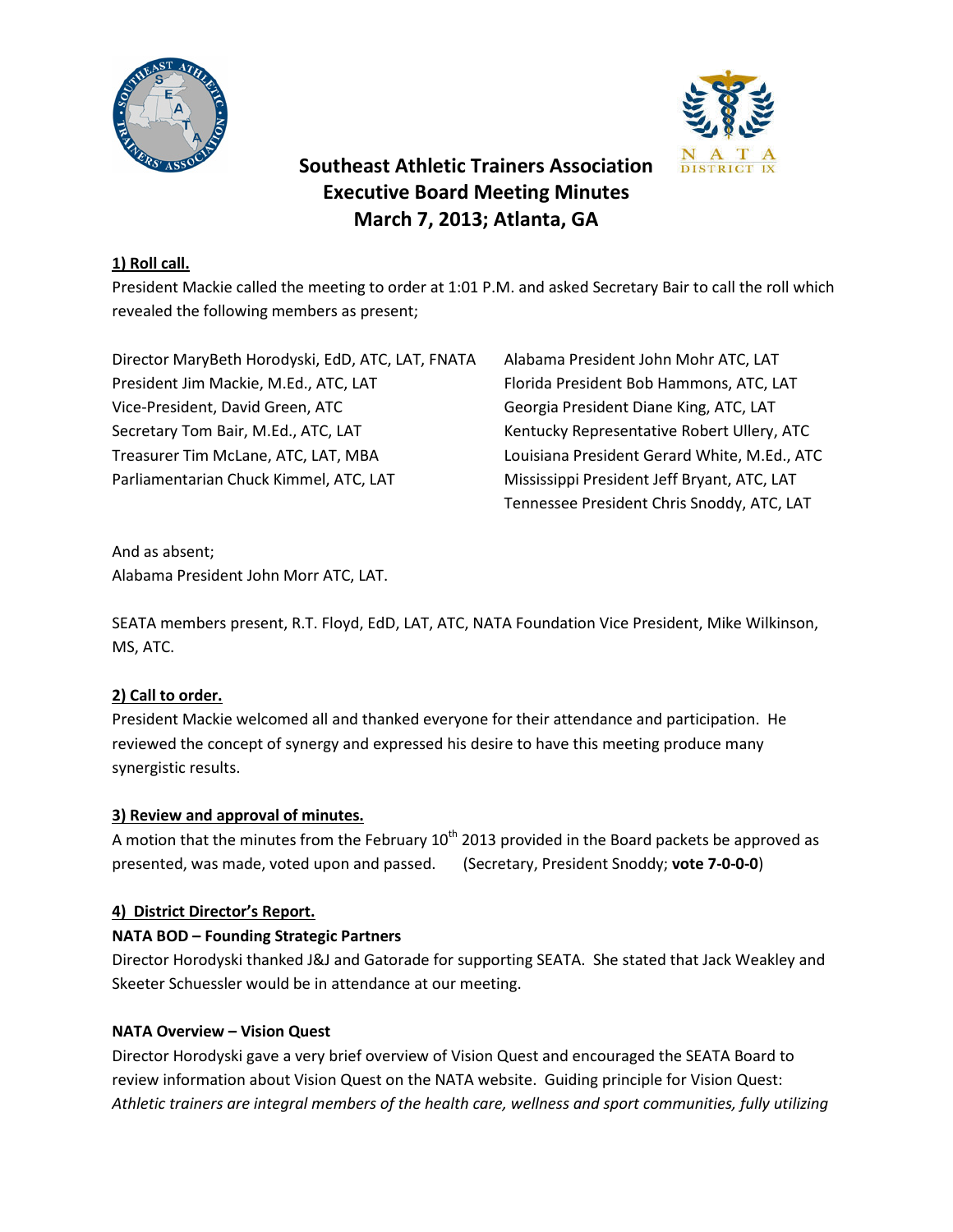*their knowledge, skills and abilities in the delivery of athletic training services that benefit the health and wellness status of our nation*. Vision Quest has been agreed to and supported by NATA, NATA Foundation, BOC and CAATE—strategic partners in the athletic training profession. Vision Quest has four strategic goals that are briefly identified below.

Strategic Goal #1: Scope of practice (legislative/regulatory) Strategic Goal #2: Degree requirements and quality of the athletic training education programs Strategic Goal #3: Practice position, employment, and reimbursement Strategic Goal #4: Economic/clinical research as an integral part of practice and practice model development

Director Horodyski presented a summary of the NATA's plans and direction for the interrelation of advocacy, marketing, PR, reimbursement, and research. Also included in the NATA strategic planning are efforts for improving health care of secondary school athletes (Achieving Appropriate Medicare Care for Secondary School Athletes, Secondary School Student Athletes' Bill of Rights, and House Resolution 72 - *Protecting America's Student Athletes*). With respect to the NATA's initiatives for 2013 Federal Legislative and Regulatory the following activities will be highlighted: continue to build Congressional support, continue educational outreach to key government agencies, continue to seek regulatory recognition and utilization of athletic trainers, and lead efforts on youth athlete safety.

The NATA BOD approved a proposal for *Inter-Association Task Force Recommendations in Developing a Plan for Recognition and Referral of Collegiate Student Athletes with Psychological Concerns: A Consensus Statement.*

An initiative for the *Enforcement of the crown of the helmet contact rule in college and high school football* was developed and key organizations and individuals have been targeted for support/endorsement (NATA statement will be submitted to other organizations for their endorsement, and will be presented to the American Football Coaches Association, Collegiate Football Officials, National Football League, National Federation of State High School Associations, and National Collegiate Athletic Association.

The NATA BOD approved work group to prevent sudden death in high school strength and conditioning sessions. Additionally, the Board approved the development of an inter-association workgroup to create best sports medicine practices for secondary schools and colleges. This document will have credibility and impact because of NATA's acknowledged expertise in sports safety.

It was announced that an Off-Convention Joint Committee Meeting time will be established and most likely will be held in conjunction or close proximity with the January NATA BOD meeting. The purpose of this meeting set-up is to enhance synergy and communication between committees and workgroups and encourage committees to plan and work strategically. Those committees that will participate in this meeting session include: CEC, CEPAT, CUATC, CPC, COR, DST, ECE, EDAC, NATSC, SSATC, PR, and YPC. Other committees can submit proposals to attend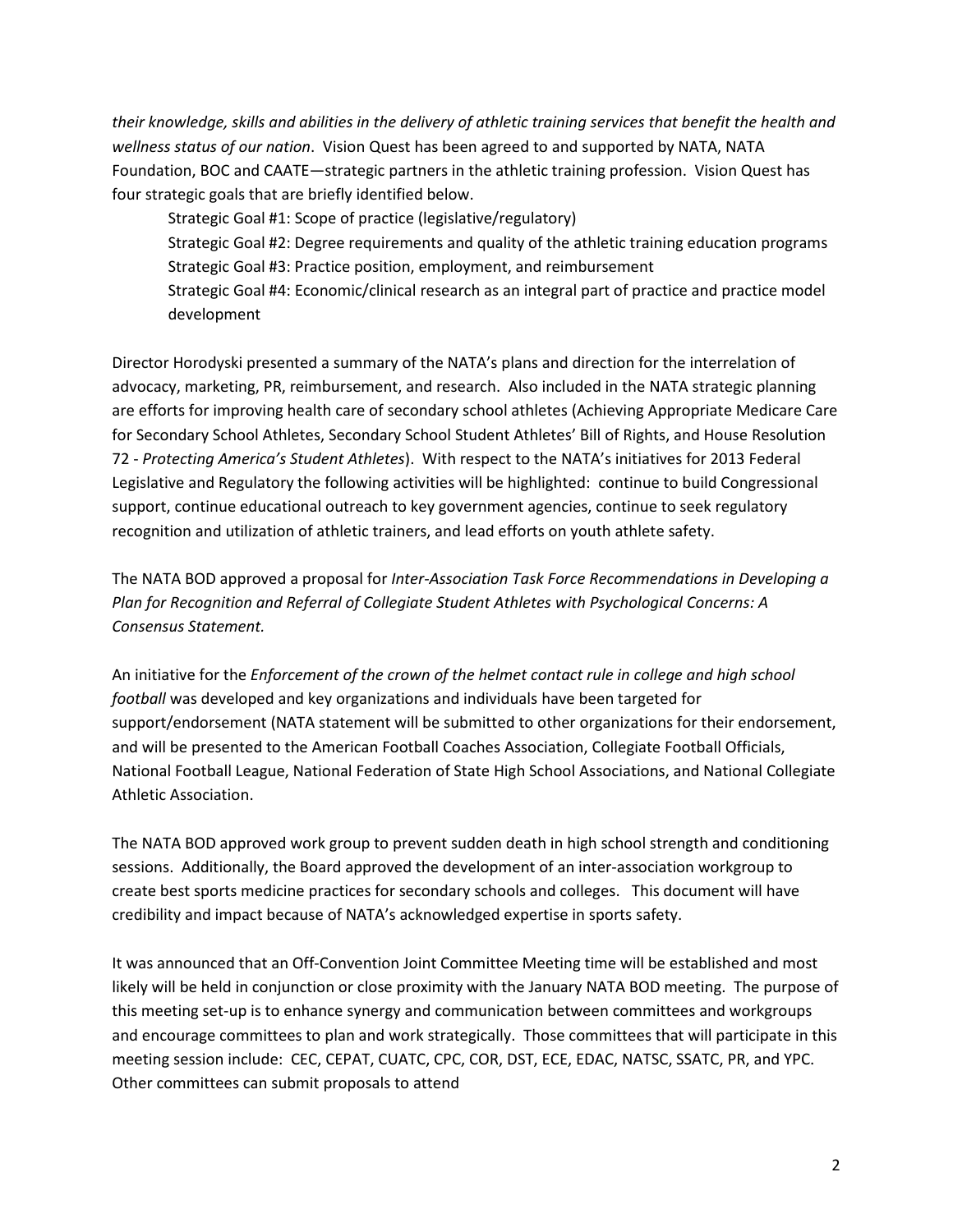#### **NATA BOD - Nomenclature**

The review of the nomenclature was completed by the Work Group. The group worked to assess all avenues that may support or refute the change in the name of athletic trainer. The met with many groups within the NATA structure, reviewed state governing laws or practice acts, assessed federal legislative initiatives, and addressed potential costs if a change was recommended. The final outcome and recommendation of the group was to maintain the current nomenclature. Additionally the group recommended a change to the NATA logo. Several designs were developed and one design was selected and approved by the NATA BOD. The new design will be presented to the members in June 2013.

#### **Journal of Athletic Training, Athletic Training Education Journal**

The home office for the journals will be moving to St. Louis. The move will take place during March and April 2013. The NATA BOD approved the request for *Journal of Athletic Training* to become the official journal of the Athletic Trainers and Therapists and Sports Rehabilitators in Ireland (ARTI).

The NATA home office will be moving to a new location in Dallas. The NATA received a very good value for the sale of the current building. Since we were facing significant repairs, upgrades and updates at the old building the timing was appropriate for selecting a new facility for our national headquarters.

#### **THANK YOU - Eve Becker-Doyle, CAE**

Eve Becker-Doyle resigned effective 31 December 2012. The NATA will have a special program to recognize her and thank her for many years of excellent service to the NATA. David Saddler, CAE has been selected as the new CEO for the NATA.

#### **Congratulations to our SEATA NATA Award Winners**

#### **NATA Hall of Fame**

Ron Courson R.T. Floyd

#### **MDAT**

Jennifer Hootman Carl Mattacola Timothy Uhl

#### **FNATA**

Bill Holcomb

#### **ATSA**

Richard Frazee Robert Hammons Patricia Tripp

#### **NATA StarTRACKS Leadership Development Program**

Stephanie Wise – TN Cheryl Cundy – GA

#### **New NATA Executive Director**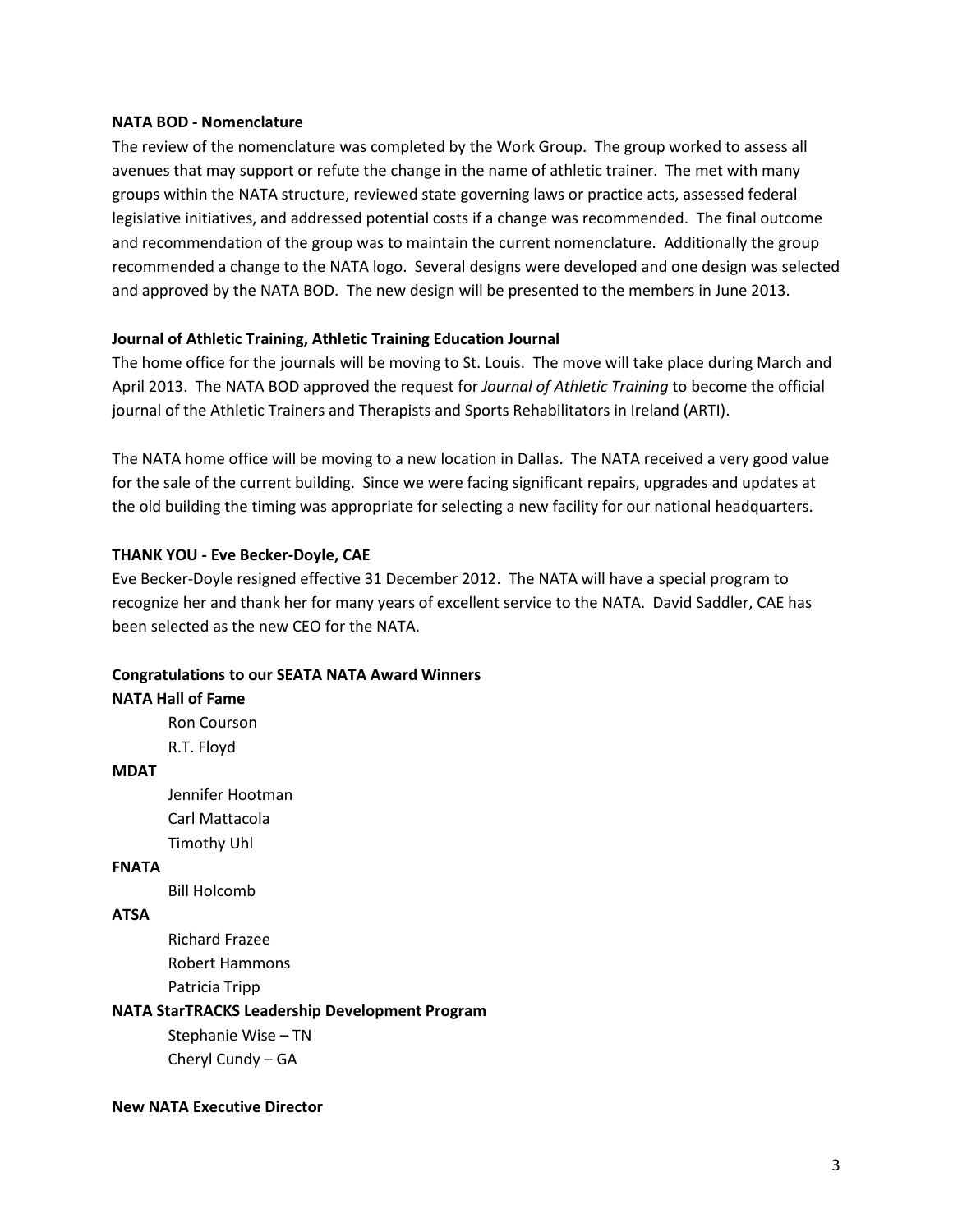Director Horodyski shared with the Board that Mr. David Saddler was chosen by the NATA Board to be the associations next Executive Director after an extensive nationwide search.

## **5) Presidents Report.**

President Mackie reviewed upcoming meeting dates of importance which are; Executive Board on Tuesday June 26<sup>th</sup>, 2013 at 4:00 PM, followed by the District Meeting at 6:15 in Las Vegas. Specific location will be announced at a later day.

President Mackie also informed the Board that NATA President Jim Thornton and NATA District VI Director Kathy Dieringer will be present at our meeting this year with and that Director Dieringer will be presenting at this meeting on the topic of reimbursement.

President Mackie also discussed briefly the new Board member training that took place prior to today's Executive Board meeting.

President Mackie also explained that joining the Board for the Board dinner will be 3 past NATA Presidents, Bobby Barton, Jerry Rhea, and Chuck Kimmel, in addition to current NATA President Jim Thornton, as well as Mr. Jack Weakley of Johnson and Johnson, and Mr. 'Skeeter' Schuessler of Gatorade and his wife Debbie in addition to Research and Education Foundation Chair Pattie Tripp and Research and Education Committee Co-Chair Brady Tripp.

President Mackie expressed his thanks to former State Presidents Jeff Hopp of Georgia, Eric Fuchs of Kentucky, and Donna Wesley of Mississippi for their service to SEATA and that they would be receiving a token of gratitude during the awards ceremony to be held on Saturday.

President Mackie also informed the board that Cathy Brown Crowell will be receiving the gift to acknowledge her years of service as SEATA Research and Education Committee Chair and Co-Chair.

President Mackie also expressed thanks to Exhibits Chair Rich Frazee for the great work he has done by recruiting 15 new exhibitors. He also expressed thanks to Board members who made calls to vendors to personally invite exhibitors.

President Mackie thanked Vice-President Green for putting together another great meeting and complimented him for the great product that his efforts have produced. Vice-President Green has worked tirelessly with Emory to ensure this meeting is well put together. This is the third year of the partnership between SEATA and Emory, and other meeting options and partnerships will be discussed latter in this meeting.

President Mackie shared his positive experience at the NATA Capital Hill day good and that was held in late February in conjunction with the Youth Sports Safety Alliance Annual Summit. During the Summit it was announced that House Resolution 72 was introduce into the United States House of Representatives. This Resolution deals with youth sports safety issues.

### **6) Vice-President's Report.**

Vice-President Green reported that SEATA has 226 registrants for the 2013 Annual Members Meeting and Clinical Symposium, and that Emory currently reports 80 registrants.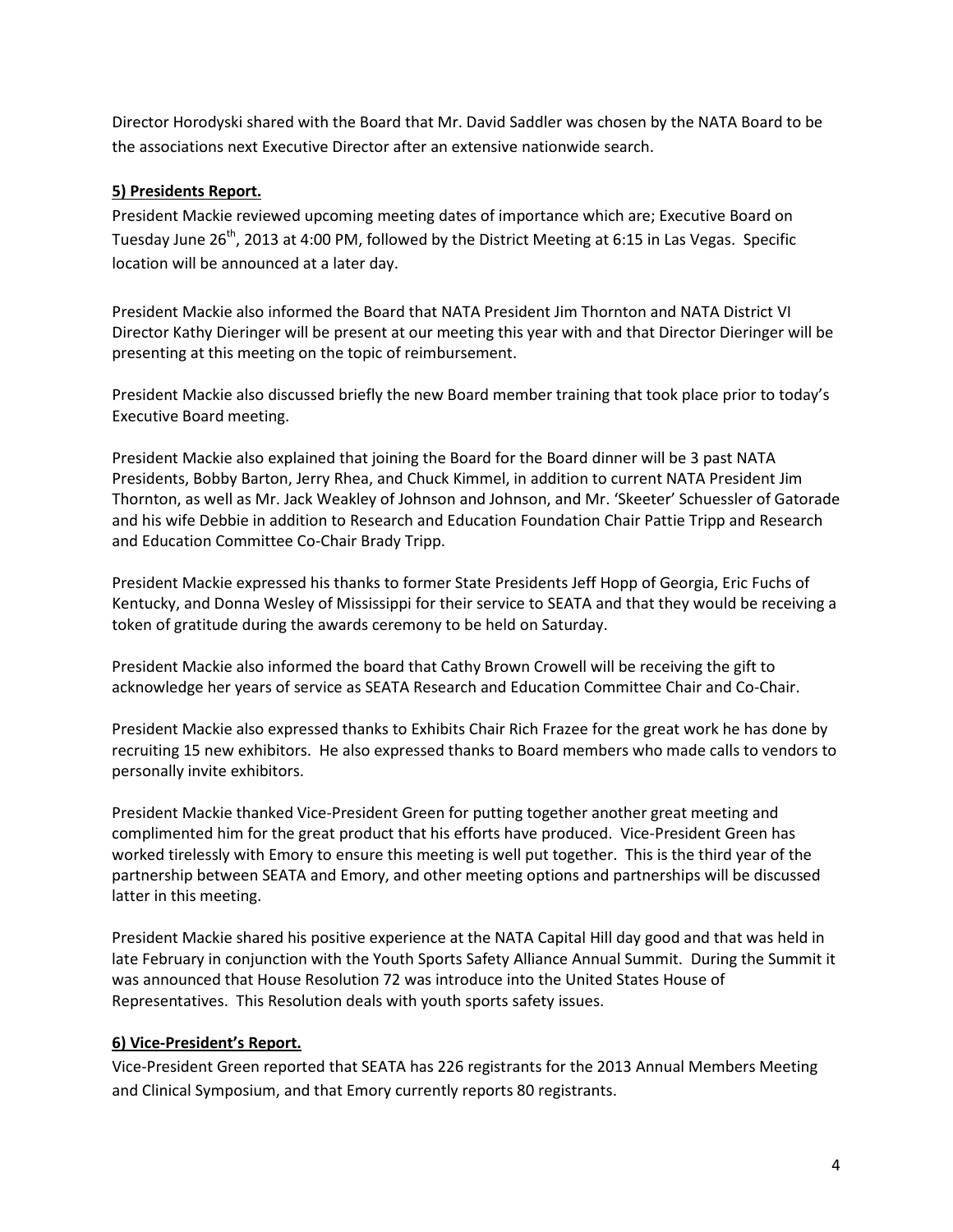Vice-President Green also reported that there will be 24 SEATA Exhibitors and that 29 booths have been sold. He also reported on issues with the hotel and shared that a new General Manager and other hotel personnel have work to resolve the various issues and that he looks forward to being in this hotel for the next 3 meetings.

## **7) Secretary's and Treasurer Information.**

Secretary Bair presented to the Board the electronic votes to be memorialized in the minutes of this meeting:

December 20th 2012. Motion; Accept as presented the Minutes of the November 18<sup>th</sup> 2012 SEATA Executive Board Conference Call. Motion Secretary Bair, Second President Hopp. **Vote 6-0-0-1 (LA).**

December 28, 2012. Motion; Approve the recommendation from the Hall of Fame Committee that Crandall Woodson be entered into the SEATA Hall of Fame. Motion, Hall of Fame Committee, Second President Hopp. **Vote 7-0-0-0.**

December 29, 2012. Motion; A SEATA Most Distinguished Athletic Trainer Award be created and administered by a Sub-Committee of the Honors and Awards Committee and that Jim Gallaspy serve as Sub-Committee Chair and that Amanda A. Benson, Ed Evans, and Doug May serve as members. Motion, President Mackie, Second President Snoddy. **Vote 6-0-0-1 (GA).**

January 14, 2013: Motion; Kelly Henderson of Gulf Coast University replace Amanda Andrews Benson in the position of SEATA Liaison to the Student Senate. Motion, President Mackie, Second Secretary Bair. **Vote 7-0-0-0.**

January 18<sup>th</sup>, 2013. Motion; The SEATA Executive Board approve the SEATA Scholarship Winners presented below. Motion SEATA Scholarship Committee, Second Kentucky Representative Ullery. **Vote 6-0-0-1 (LA).**

| The SEATA Memorial Undergraduate Scholarship            |
|---------------------------------------------------------|
| (51000)                                                 |
| The Jerry Rhea/Atlanta Falcons Undergraduate            |
| Scholarship Award (\$1000)                              |
| The Jim Gallaspy Student Leadership Scholarship (\$500) |
|                                                         |
| The SEATA Memorial Graduate Scholarship (\$1000)        |
|                                                         |
| The Jerry Rhea/Atlanta Falcons Graduate Scholarship     |
|                                                         |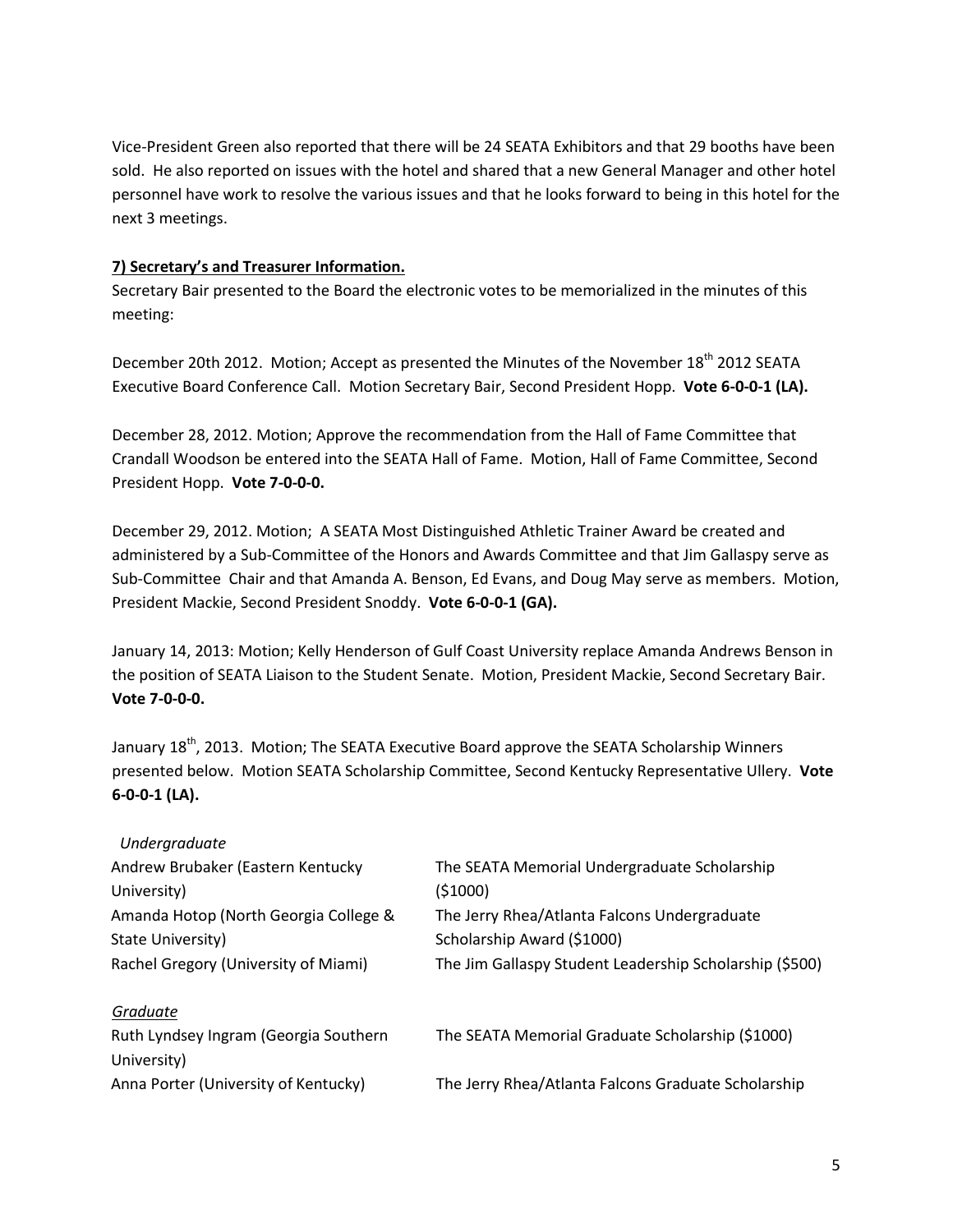Kelly Harrelson (Florida International University)

Award (\$1000) The Hughston Sports Medicine Foundation Scholarship (\$500)

January 25, 2013. Motion; The SEATA Executive Board approve the SEATA Honors and Awards Committee list of recipients presented below. Motion SEATA Honors and Award Committee, Second President Bryant. **Vote 6-0-0-1 (LA).**

Chuck Kimmel Award of Merit: Michael Wilkinson, ATC Jack C. Hughston, MD Sports Medicine Person of the Year: Robert K. Collins, MD District Award: Tom Bair, ATC Backbone Award: Vanessa Abrams, ATC Professional Athletic Trainer Award: Donald Moseley, ATC College/University Athletic Trainer Award: Phil Shaw, ATC High School Athletic Trainer Award: Scott Arceneaux, ATC Clinical/Industrial/Corporate Athletic Trainer of the Year: Regg Swanson, ATC Education/Administration Award: Marisa Colston, PhD, ATC

Secretary Bair updated the Board on the activity of the Communications Committee which now is comprised of the Secretaries of the State Association, Beth Van Zant who manages the SEATA Facebook page, R.T. Floyd who continues to operate the SEATA webpage and pushes SEATA eblast, Paul Higgs who manages the SEATA Twitter account, and the Public Relations Officer of the SEATA Student Senate, who is currently Hudson Byrnes. Currently there have been 110 'Likes' on the SEATA Facebook page and 248 individuals are following SEATA on Twitter. Google +, and a video channel are other activities being explored as well establishment of a Dropbox for use to exchange pictures and other information.

Treasurer McLane reviewed current cash flow statement and informed the Board that SEATA has \$364,842 cash on hand with several expenses left to pay. He also provided the Board with a history of SEATA investment accounts and educated the Board as to the type of accounts SEATA has been invested in. He is working with Well Fargo to transition SEATA funds to instruments more appropriate for SEATA. Once the transition is completed a suitability profile will be done and he will advise the Board if any further action is needed to ensure SEATA is made whole.

Treasurer McLean also led a discussion and review of expense reporting and the process to ensure accurate and efficient reimbursement.

#### **8) Annual business**

#### *Committee appointments*

A motion that the Board approve current committee appointments for remainder of 2013 was made, **(President; GA)** *Vote 7-0-0-0*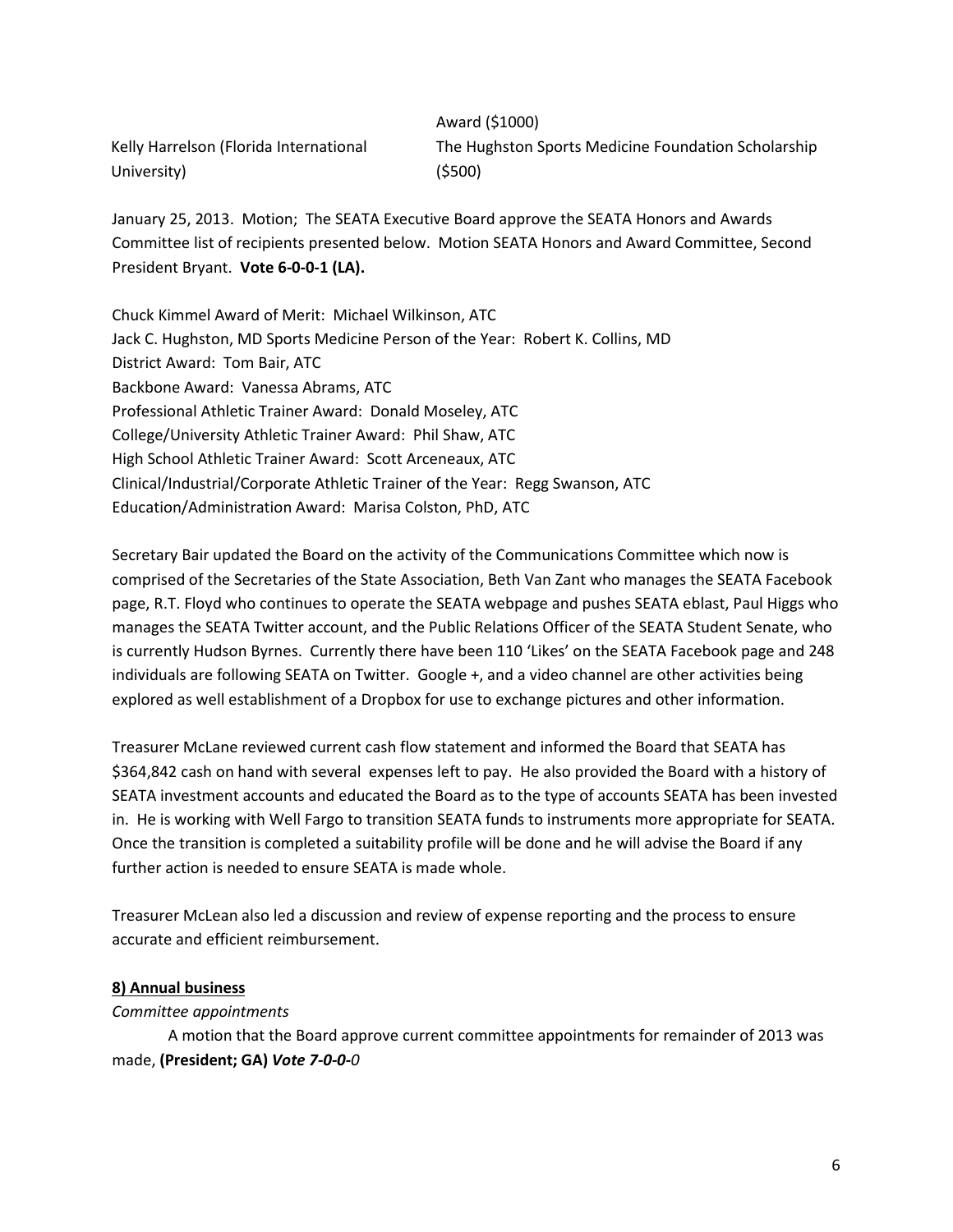President Mackie led a discussion regarding SEATA providing committees conference resources as a way to facilitate more activity. The motion was made that SEATA Committees have access to the SEATA conference call resources on a scheduled provided by the president with a corresponding report of call activities provided to the committee liaison, Secretary, and President. **(LA; KY)** *Vote 7-0-0-0.*

#### *Bobby Gunn scholarship renewal approval*

A motion was made to renew SEATA's \$500 commitment to defray travel cost to the NATA annual meeting for an Athletic Training student that has never attended the meeting prior. The student will be will be selected by the District Director. **(President, Director)** *Vote 7-0-0-0*

NATA President Jim Thornton visited the meeting and took the opportunity to praise all of the SEATA Board members for efforts to advance the profession. He expressed his gratitude for the privilege of serving on the NATA Board with SEATA current and past Directors. President Thornton took the opportunity to review some current NATA activities.

### *Leadership training:*

Current SEATA Parliamentarian and past NATA President Chuck Kimmel provided the board with many of his insights and what he has found to be keys of leadership and establishing meaningful relationships within the profession. His council was formed not only by his experiences but by his reading on the topic of leadership and he recommended to the Board *Thomas Jefferson'* by Thomas Barefoot.

### *Travel and reimbursement/Policy and Procedure review:*

The motion that a work group consisting of Director Horodyski, Secretary Bair, President Hammons, and President Morr be formed for the purpose of reviewing the entire SEATA Policy and Procedure Manual and to provide the Board with recommended up dates to this document. **(President, TN) Vote** *7-0-0-0*

### *Consent agenda:*

In the interest of time the motion was made to place on a Consent agenda Approval of Student Senate Public Relations Officer on the SEATA Communications Committee; Approval of Hudson Byrnes Mississippi Student Senator; Approval the Student Senate request of one additional member to represent the state of Florida; Approval the nomination of Shelley Linens, PhD, ATC from Georgia State University as Research and Education Co-Chair. **(President, Director)** *Vote 7-0-0-0*

### *State dues*:

The State Presidents have polled their membership with regard to their approval of a \$5 SEATA dues increase with the additional \$5 flowing through to the State associations, beginning with the 2014 dues cycle. The motion was made to increase SEATA due \$5 with the increased amount going to the States starting with the 2014 dues cycle. **(President, Secretary)** *Vote 3-(AL, LA, MS) 4-0-0.* The motion did not pass.

Treasurer McLane informed the Board that the NATA staff was able to accelerate their time line of the project they have been working on for several months that will enable each State to set their own dues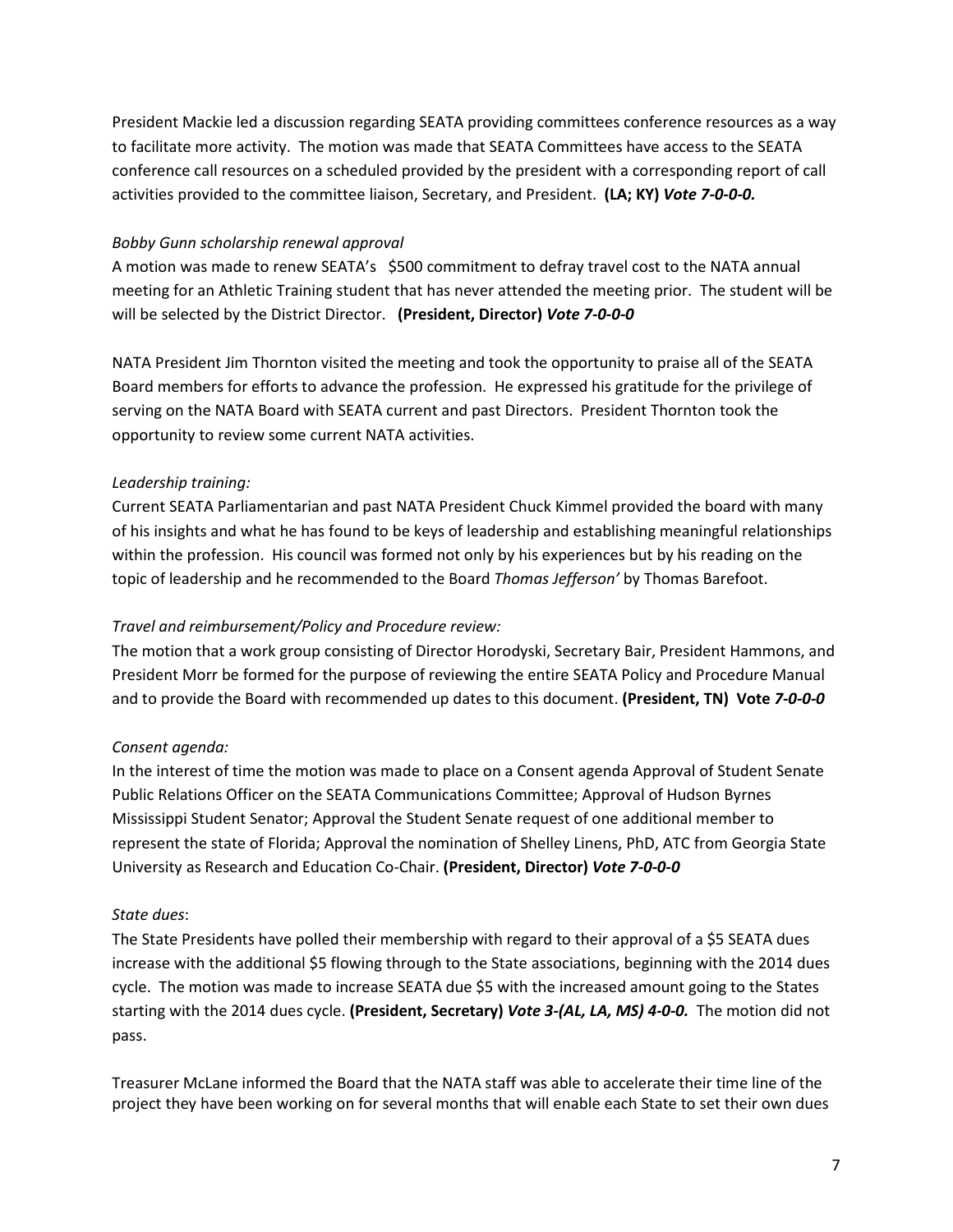and be billed through the NATA soft ware. Each District Treasurer is to report to the NATA if any State wishes to change their State Dues by July 1 of each year. Thus if any State wishes to change their State dues for the 2014 dues cycle they need to inform the SEATA Treasurer prior to the end of June, 2013.

#### *StarTrack Review and Renewal*

President Mackie informed the Board that Mrs. Cheryl Cundy of Georgia has completed the program and reminded the Board that she is currently serving as a Member of the Finance Committee. Mrs. Stephanie Wise of Tennessee his entered the program.

### *Retirement of NATA Executive Director Eve Becker-Doyle*

Directory Horodyski informed the Board of activities and gifts other NATA District are doing to show appreciation to Mrs. Becker-Doyle for her many years of quality service to the NATA membership and the profession of Athletic Training. The motion was made that pending approval of the Honors and Awards Committee that Mrs. Becker-Doyle be the recipient of the 2014 Jack C. Hughston Sportsmedicine Person of the Year award and the District Director will purchase a gift for Mrs. Becker-Doyle not to exceed \$1000.00 **(Director, President)** *Vote 7-0-0-0*

# **8) Closed Session.**

President Mackie indicated there was a member issue that required attention and declared the meeting enter into Closed Session and invited guest to enjoy the hotel lobby and return to the meeting when the meeting room door was opened. The guests exited the room and the door was closed.

President Mackie declared the meeting return to Open Session and the door to the meeting room was opened.

### **9) Strategic Plan Review**

President Mackie exercised his prerogative to table this item.

### **10) Future Meeting Options**

President Mackie shared with the Board that the Andrews Institute has expressed an interest to have a dialog with SEATA to explore the possibility of holding a joint meeting with that organization. This is a very preliminary expression of interest and if this opportunity develops further those developments will be reported to the Board and may necessitate a work group to further explore this option.

### **11) Committee Reports**

Dr. Pattie Tripp, Char of the SEATA Research and Education Foundation presented the Board with an update of activities. A motion was made that SEATA make a donation of \$500 to the SEATA Research and Education Foundation. **(Committee, Director)** *Vote 7-0-0-0*

The SEATA Research and Education report was presented by Co-Chairs Drs. Brady Tripp and Cathy Brown Crowell who was in attendance via video conference. A report of speakers, presenters, abstracts and other meeting operational functions were presented to the Board. The motion was made that SEATA